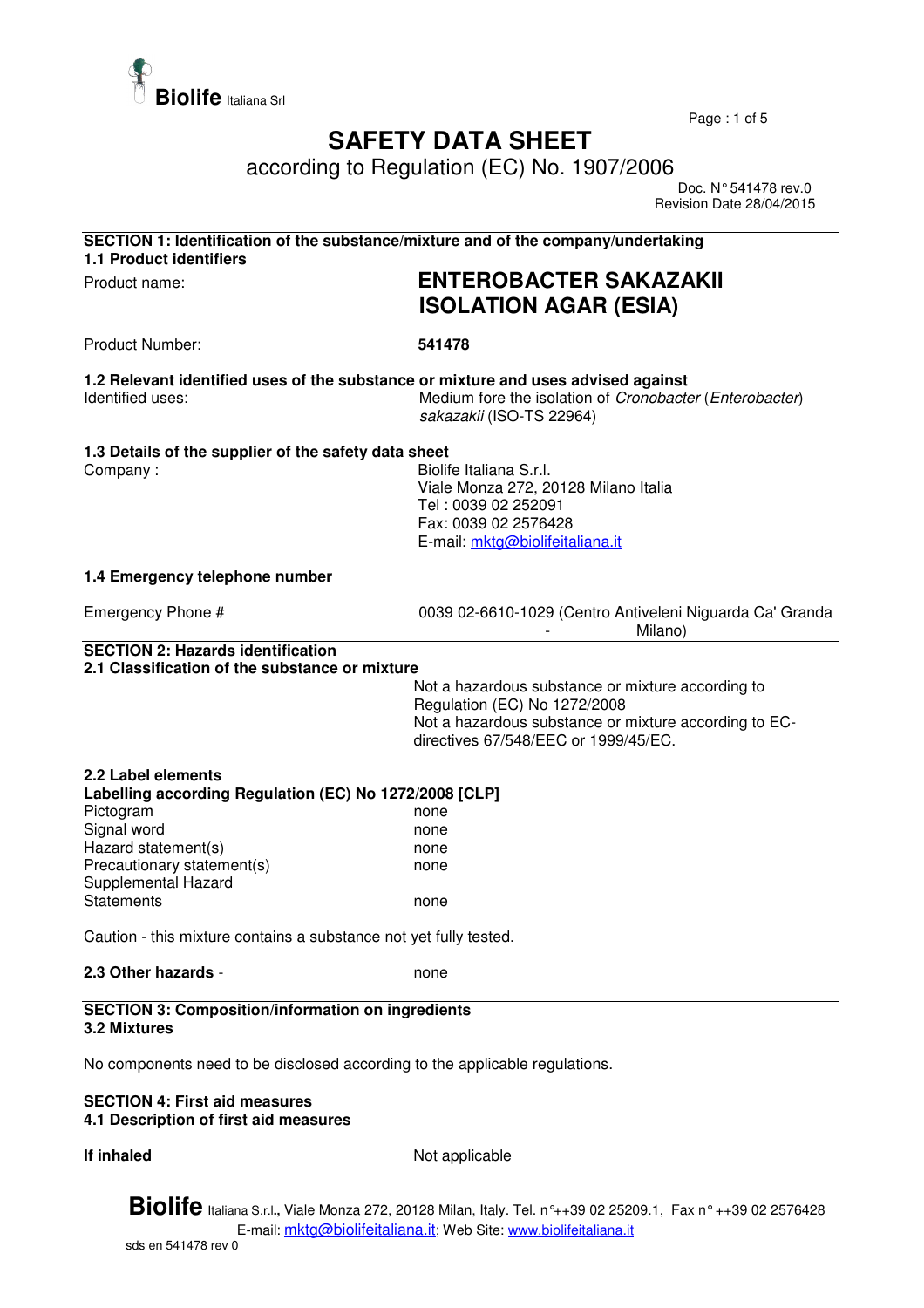

 $P_{200}$  : 2 of 5

|                                                                                                                                          | Page: $2015$                                                                                                                    |
|------------------------------------------------------------------------------------------------------------------------------------------|---------------------------------------------------------------------------------------------------------------------------------|
| In case of skin contact                                                                                                                  | Wash off with soap and plenty of water.                                                                                         |
| In case of eye contact                                                                                                                   | Rinse thoroughly with plenty of water for at least 15 minutes.                                                                  |
| If swallowed                                                                                                                             | Never give anything by mouth to an unconscious person.<br>Rinse mouth with water.                                               |
| 4.2 Most important symptoms and effects, both acute and delayed                                                                          | To the best of our knowledge, the chemical, physical, and<br>toxicological properties have not been thoroughly<br>investigated. |
| 4.3 Indication of any immediate medical attention and special treatment needed                                                           | no data available                                                                                                               |
| <b>SECTION 5: Fire fighting measures</b><br>5.1 Extinguishing media<br>Suitable extinguishing media                                      | Use water spray, alcohol-resistant foam, dry chemical or<br>carbon dioxide.                                                     |
| 5.2 Special hazards arising from the substance or mixture                                                                                | Carbon oxides                                                                                                                   |
| 5.3 Advice for fire-fighters                                                                                                             | Wear self contained breathing apparatus for fire fighting if<br>necessary.                                                      |
| 5.4 Further information                                                                                                                  | no data available                                                                                                               |
| <b>SECTION 6: Accidental release measures</b><br>6.1 Personal precautions, protective equipment and emergency procedures                 | Prevent container breakage.                                                                                                     |
| 6.2 Environmental precautions                                                                                                            | Do not let product enter drains.                                                                                                |
| 6.3 Methods and materials for containment and cleaning up                                                                                | Sweep up and shovel. Keep in suitable, closed containers for<br>disposal.                                                       |
| 6.4 Reference to other sections                                                                                                          | For disposal see section 13.                                                                                                    |
| <b>SECTION 7: Handling and storage</b><br>7.1 Precautions for safe handling                                                              | Handle in accordance with good laboratory practice.                                                                             |
| 7.2 Conditions for safe storage, including any incompatibilities                                                                         | Store in cool place. Keep container tightly closed. For<br>storage refer to the temperature indicated on the label.             |
| 7.3 Specific end use(s)                                                                                                                  | Apart from the uses mentioned in section 1.2 no other<br>specific uses are stipulated                                           |
| <b>SECTION 8: Exposure controls/personal protection</b><br>8.1 Control parameters<br><b>Components with workplace control parameters</b> |                                                                                                                                 |

It doesn't contain substances with occupational exposure limit value.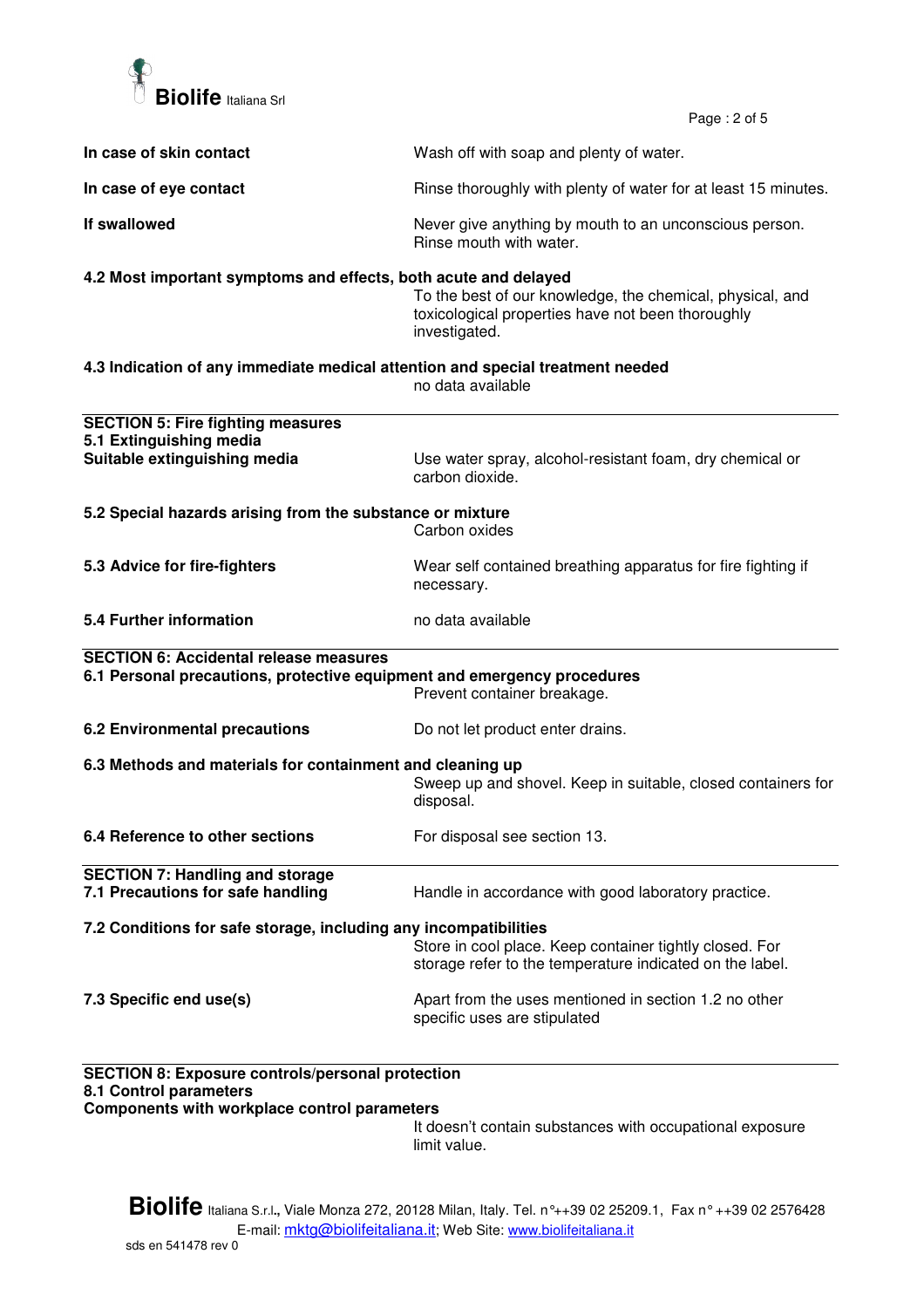

|                                                           | Page: $3$ of $5$                                                                                                                                                                                             |
|-----------------------------------------------------------|--------------------------------------------------------------------------------------------------------------------------------------------------------------------------------------------------------------|
| 8.2 Exposure controls<br>Appropriate engineering controls | Handle in accordance with good industrial hygiene                                                                                                                                                            |
| Personal protective equipment<br>Eye/face protection      | Use equipment for eye protection tested and approved under<br>appropriate government standards such as NIOSH (US) or<br>EN 166(EU).                                                                          |
| <b>Skin protection</b>                                    | Handle with gloves. Gloves must be inspected prior to use.<br>Use proper glove removal technique (without touching<br>glove's outer surface) to avoid skin contact with this product.<br>Wash and dry hands. |
| <b>Body Protection</b>                                    | The type of protective equipment must be selected according<br>to the concentration and amount of the dangerous substance<br>at the specific workplace.                                                      |
| <b>Respiratory protection</b>                             | Respiratory protection is not required.                                                                                                                                                                      |
| Control of environmental exposure                         | Do not let product enter drains.                                                                                                                                                                             |

## **SECTION 9: Physical and chemical properties**

| 9.1 Information on basic physical and chemical properties |                   |  |
|-----------------------------------------------------------|-------------------|--|
| a) Appearance Form:                                       | solid             |  |
| Colour:                                                   | no data available |  |
| b) Odour                                                  | no data available |  |
| c) Odour Threshold                                        | no data available |  |
| d) pH                                                     | no data available |  |
| e) Melting point/freezing                                 |                   |  |
| point                                                     | no data available |  |
| f) Initial boiling point and                              |                   |  |
| boiling range                                             | no data available |  |
| g) Flash point                                            | no data available |  |
| h) Evaporation rate                                       | no data available |  |
| i) Flammability (solid, gas)                              | no data available |  |
| i) Upper/lower                                            |                   |  |
| flammability or                                           |                   |  |
| explosive limits                                          | no data available |  |
| k) Vapour pressure                                        | no data available |  |
| I) Vapour density                                         | no data available |  |
| m) Relative density                                       | no data available |  |
| n) Water solubility                                       | no data available |  |
| o) Partition coefficient: n-octanol/                      |                   |  |
| water                                                     | no data available |  |
| p) Auto-ignition temperature                              | no data available |  |
| q) Decomposition temperature                              | no data available |  |
| r) Viscosity                                              | no data available |  |
| s) Explosive properties                                   | no data available |  |
| t) Oxidizing properties                                   | no data available |  |
| 9.2 Other safety information                              | no data available |  |
| <b>SECTION 10: Stability and reactivity</b>               |                   |  |
| <b>10.1 Reactivity</b>                                    | no data available |  |
| <b>10.2 Chemical stability</b>                            | no data available |  |

**Biolife** Italiana S.r.l**.,** Viale Monza 272, 20128 Milan, Italy. Tel. n°++39 02 25209.1, Fax n° ++39 02 2576428 E-mail: mktg@biolifeitaliana.it; Web Site: www.biolifeitaliana.it sds en 541478 rev 0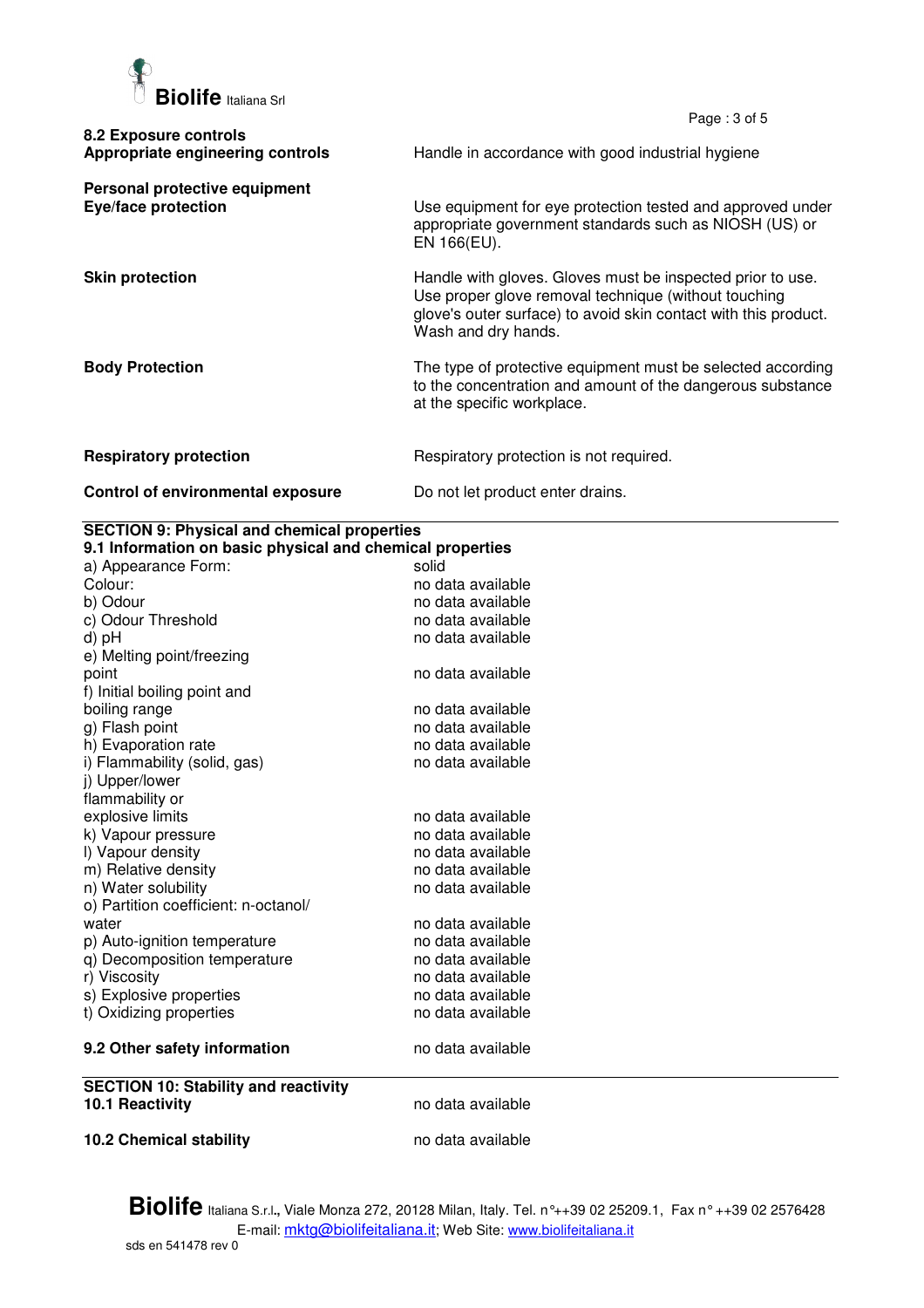

|                                                                                           | Page: 4 of 5                                                                                                                                                        |
|-------------------------------------------------------------------------------------------|---------------------------------------------------------------------------------------------------------------------------------------------------------------------|
| 10.3 Possibility of hazardous reactions                                                   | no data available                                                                                                                                                   |
| 10.4 Conditions to avoid                                                                  | no data available                                                                                                                                                   |
| 10.5 Incompatible materials                                                               | no data available                                                                                                                                                   |
| 10.6 Hazardous decomposition products                                                     | Other decomposition products - no data available                                                                                                                    |
| <b>SECTION 11: Toxicological information</b><br>11.1 Information on toxicological effects |                                                                                                                                                                     |
| <b>Acute toxicity</b>                                                                     | no data available                                                                                                                                                   |
| <b>Skin corrosion/irritation</b>                                                          | no data available                                                                                                                                                   |
| Serious eye damage/eye irritation                                                         | no data available                                                                                                                                                   |
| Respiratory or skin sensitisation                                                         | no data available                                                                                                                                                   |
| Germ cell mutagenicity                                                                    | no data available                                                                                                                                                   |
| Carcinogenicity                                                                           | IARC: No component of this product present at levels greater<br>than or equal to 0.1% is identified as probable, possible or<br>confirmed human carcinogen by IARC. |
| <b>Reproductive toxicity</b>                                                              | no data available                                                                                                                                                   |
| Specific target organ toxicity - single exposure                                          | no data available                                                                                                                                                   |
| Specific target organ toxicity - repeated exposure<br>no data available                   |                                                                                                                                                                     |
| <b>Aspiration hazard</b>                                                                  | no data available                                                                                                                                                   |
| <b>Potential health effects</b><br><b>Inhalation</b>                                      | no data available                                                                                                                                                   |
| Ingestion                                                                                 | no data available                                                                                                                                                   |
| <b>Skin</b>                                                                               | no data available                                                                                                                                                   |
| <b>Eyes</b>                                                                               | no data available                                                                                                                                                   |
| <b>Signs and Symptoms of Exposure</b>                                                     | To the best of our knowledge, the chemical, physical, and<br>toxicological properties have not been thoroughly<br>investigated.                                     |
| <b>Additional Information</b>                                                             | RTECS: no data available                                                                                                                                            |
| <b>SECTION 12: Ecological information</b><br><b>12.1 Toxicity</b>                         | no data available                                                                                                                                                   |
| 12.2 Persistence and degradability                                                        | no data available                                                                                                                                                   |
| 12.3 Bio accumulative potential                                                           | no data available                                                                                                                                                   |
|                                                                                           |                                                                                                                                                                     |

**Biolife** Italiana S.r.l**.,** Viale Monza 272, 20128 Milan, Italy. Tel. n°++39 02 25209.1, Fax n° ++39 02 2576428 E-mail: <u>mktg@biolifeitaliana.it</u>; Web Site: www.biolifeitaliana.it sds en 541478 rev 0